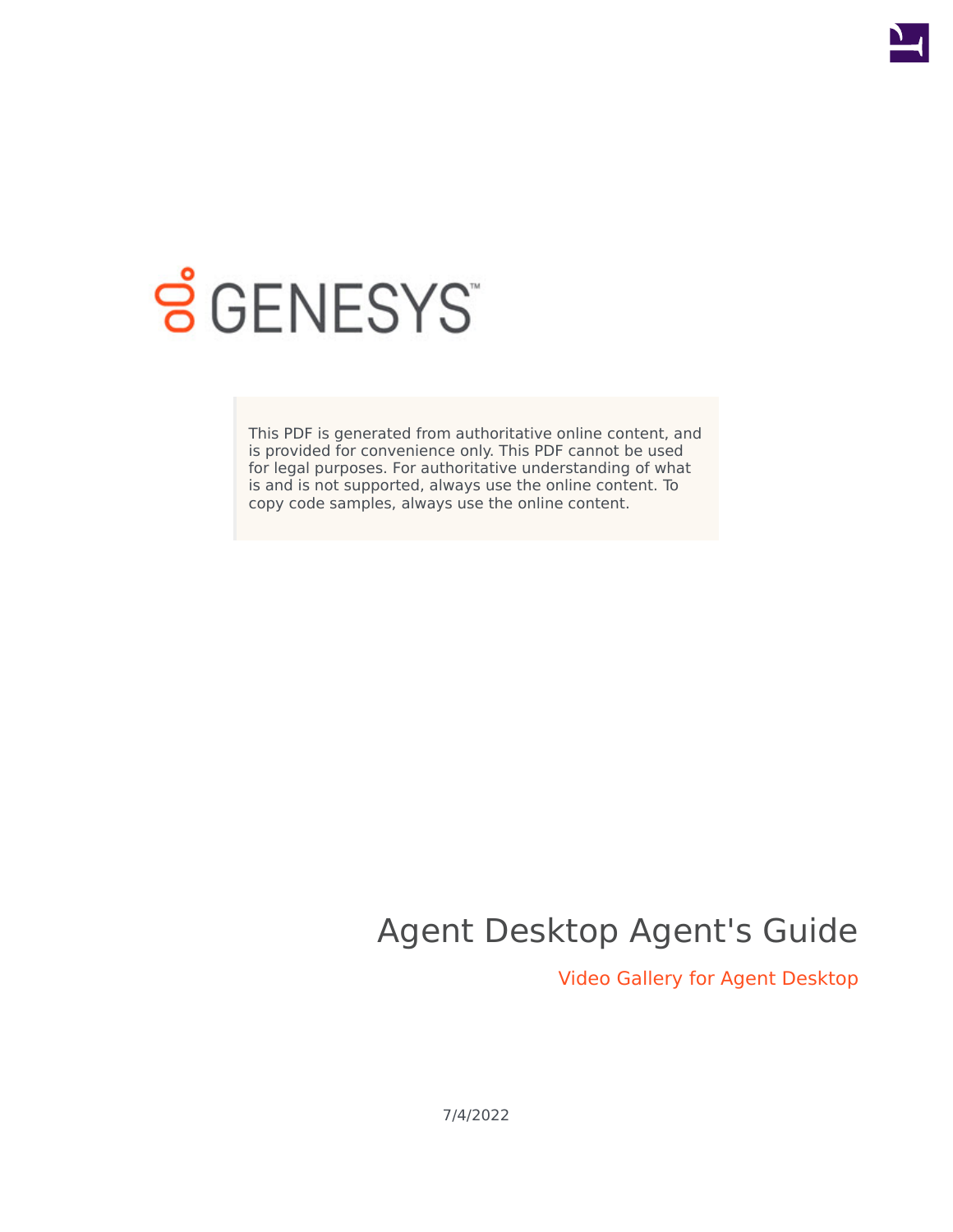•

Use this page to browse the Workspace Web Edition 9.0 Agent Desktop videos. Videos are alphabetical by title. Links to one of the articles that features the video are included. For a curated list of videos by topic, refer to Videos: Using Workspace.

#### **Related documentation:**

<span id="page-1-0"></span>Selected Videos

Advanced Contact history search From:

Advanced My History search From: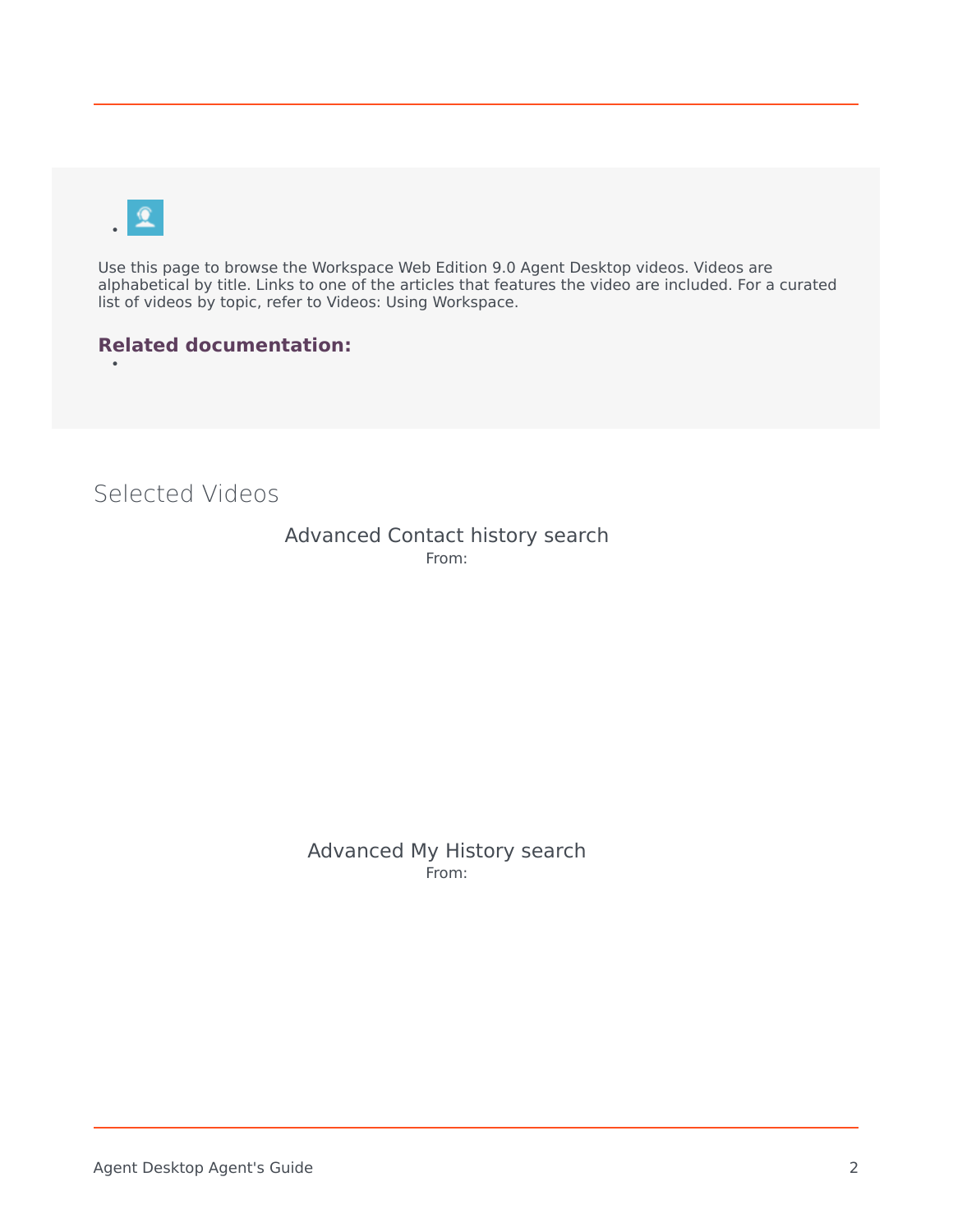Advanced interaction history search From:

#### An overview of how to use Workspace From:

#### Automatic record retrieval (Predictive and Progressive) From: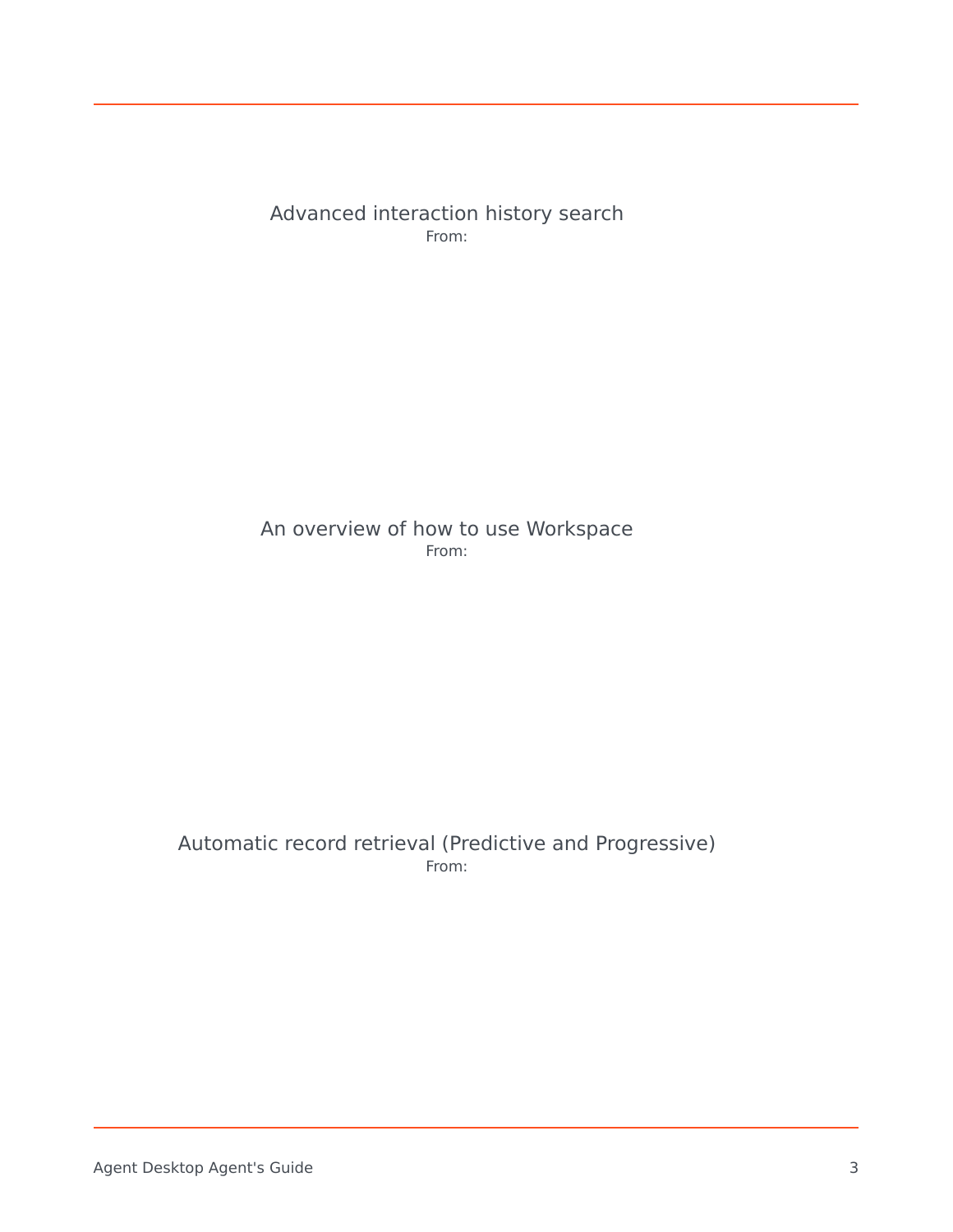Basic Contact history search From:

Basic Interaction history search From:

> Basic My History search From: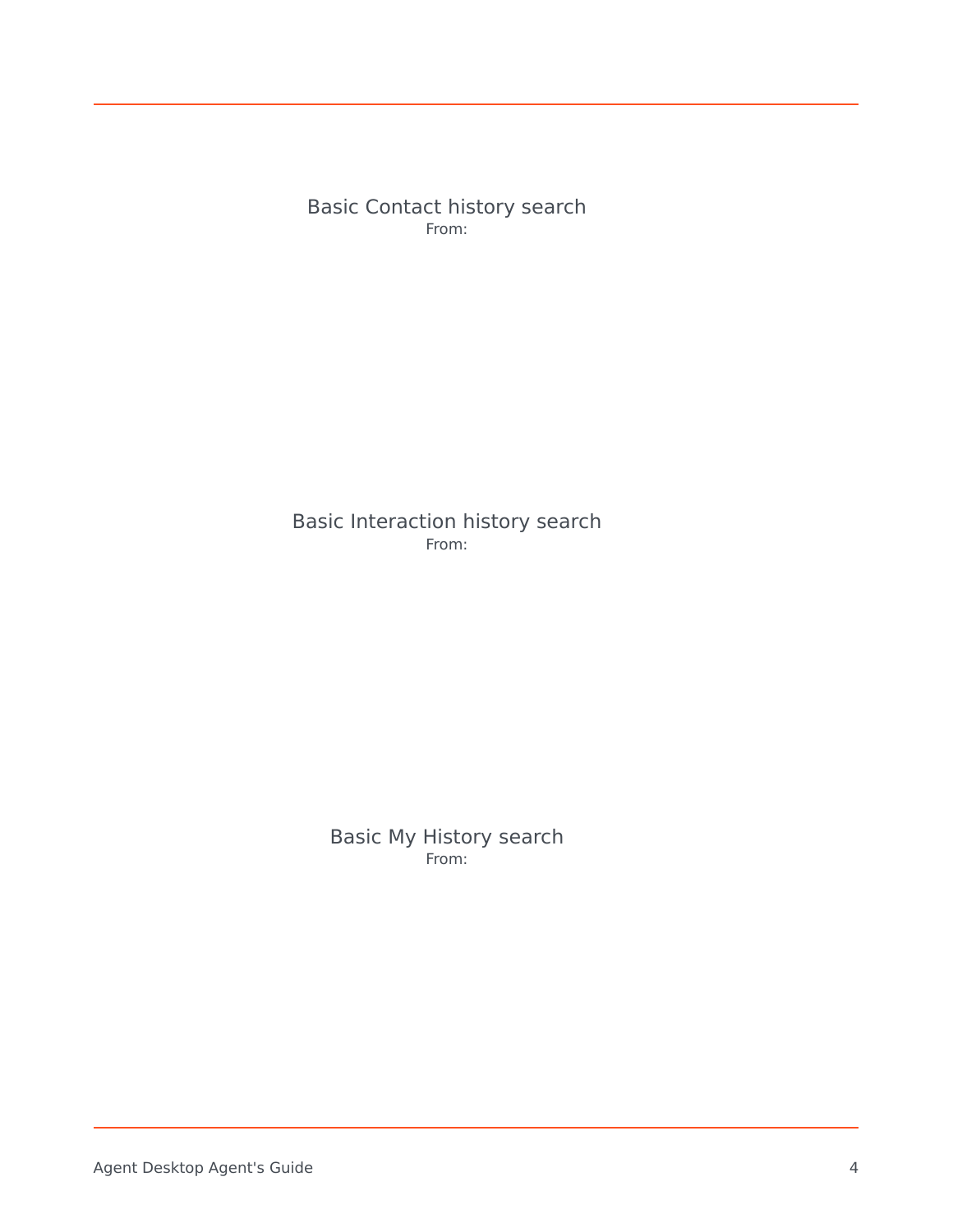Basics of handling a chat interaction From:

Basics of handling a voice call From:

Basics of using the Standard Responses tab From: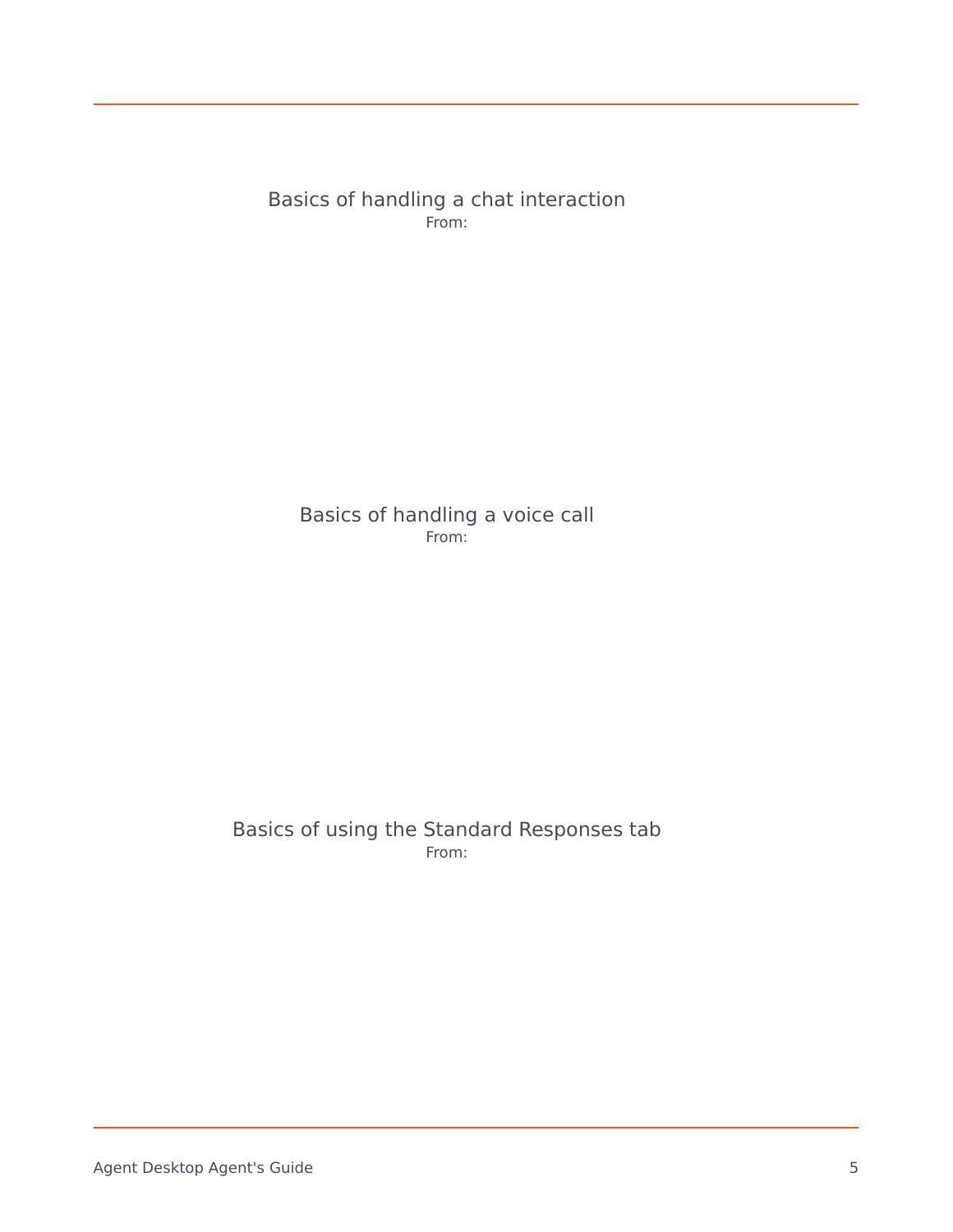Contact History Tab From:

Continuing the conversation From:

> Facebook Messenger From: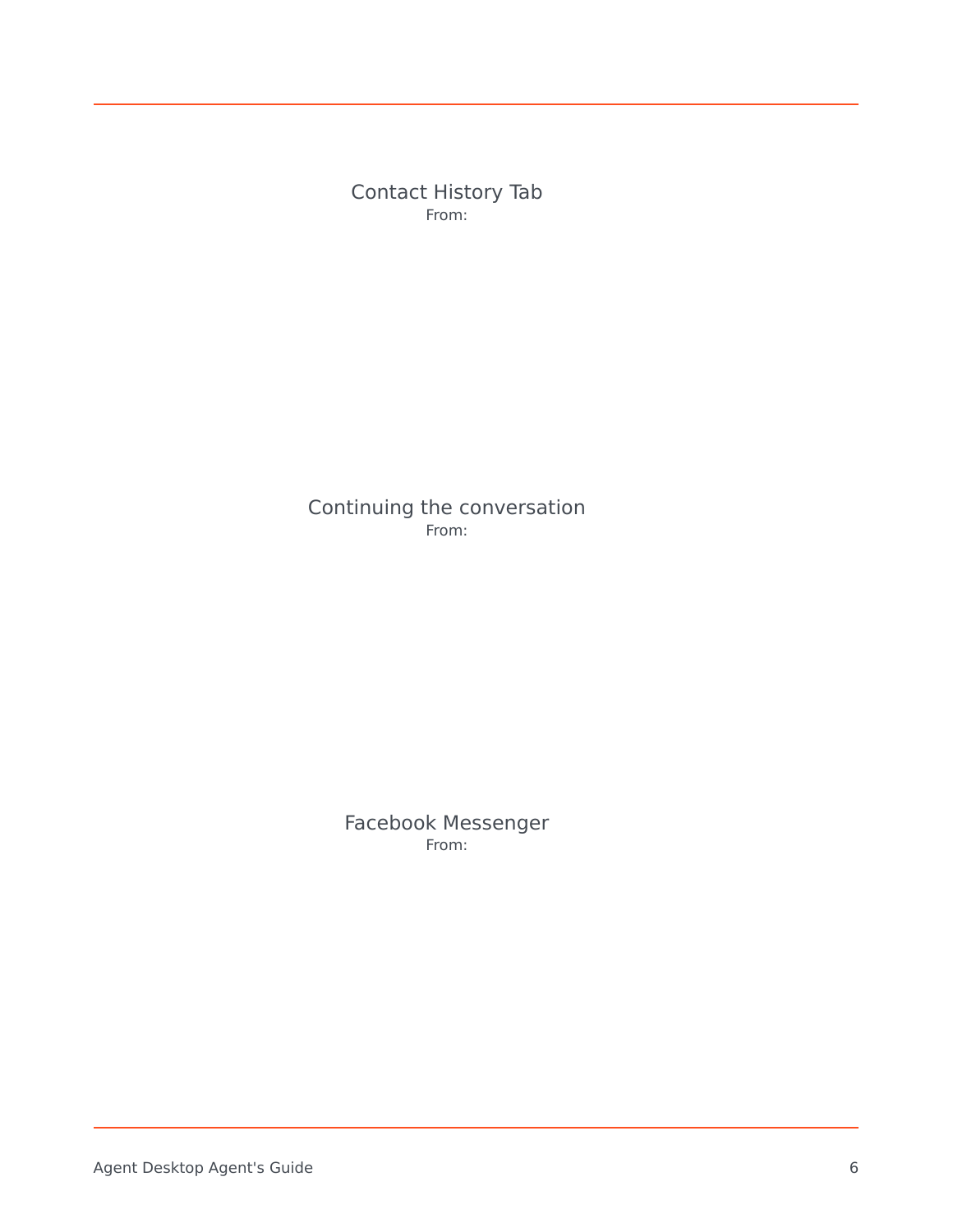Finding a Contact in the Contact Directory From:

Finding interactions in workbins and interaction queues From:

> How do I handle a workitem? From: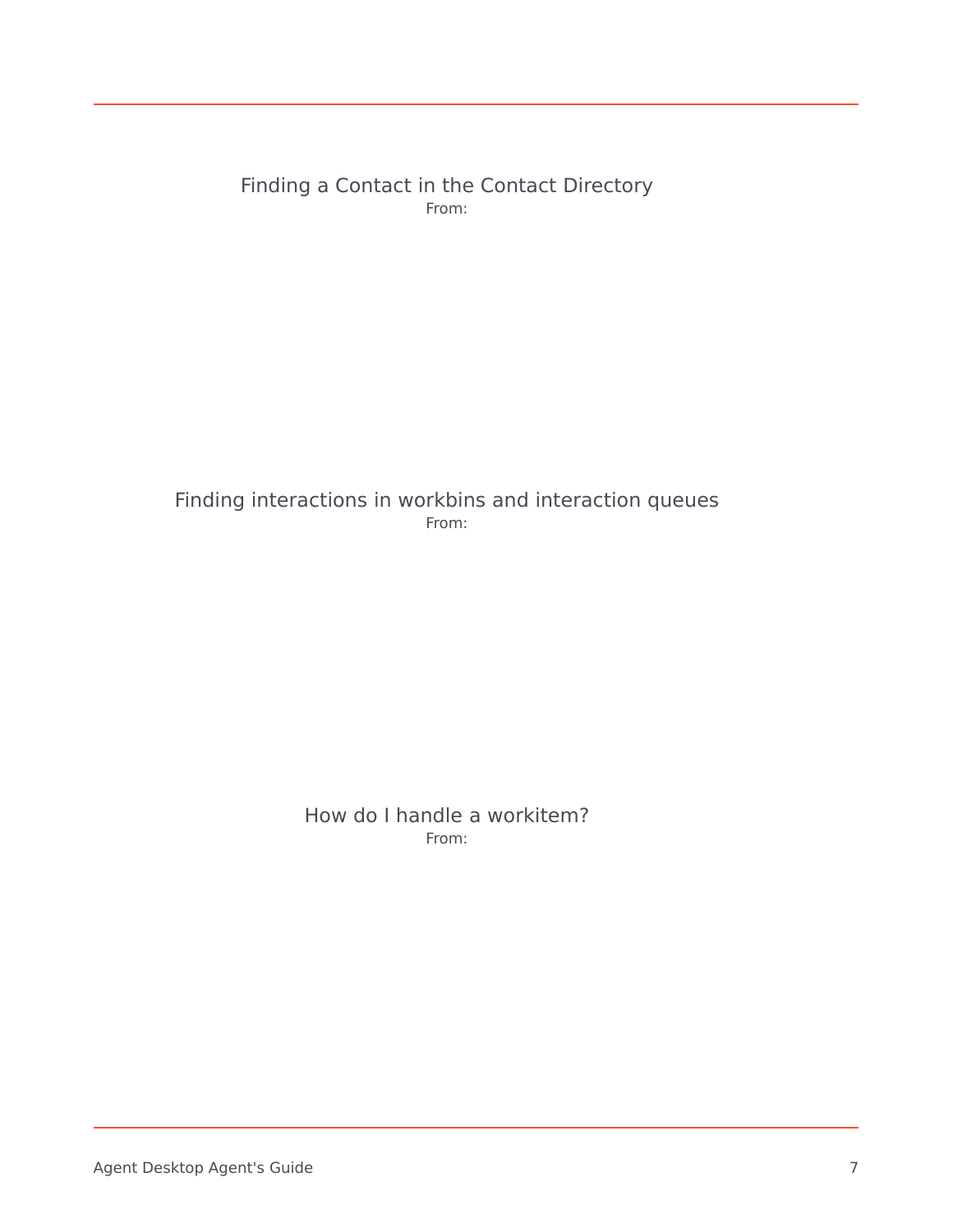How do I handle an inbound email? From:

How do I review an outbound email? From:

How do I use Standard Response Shortcuts? From: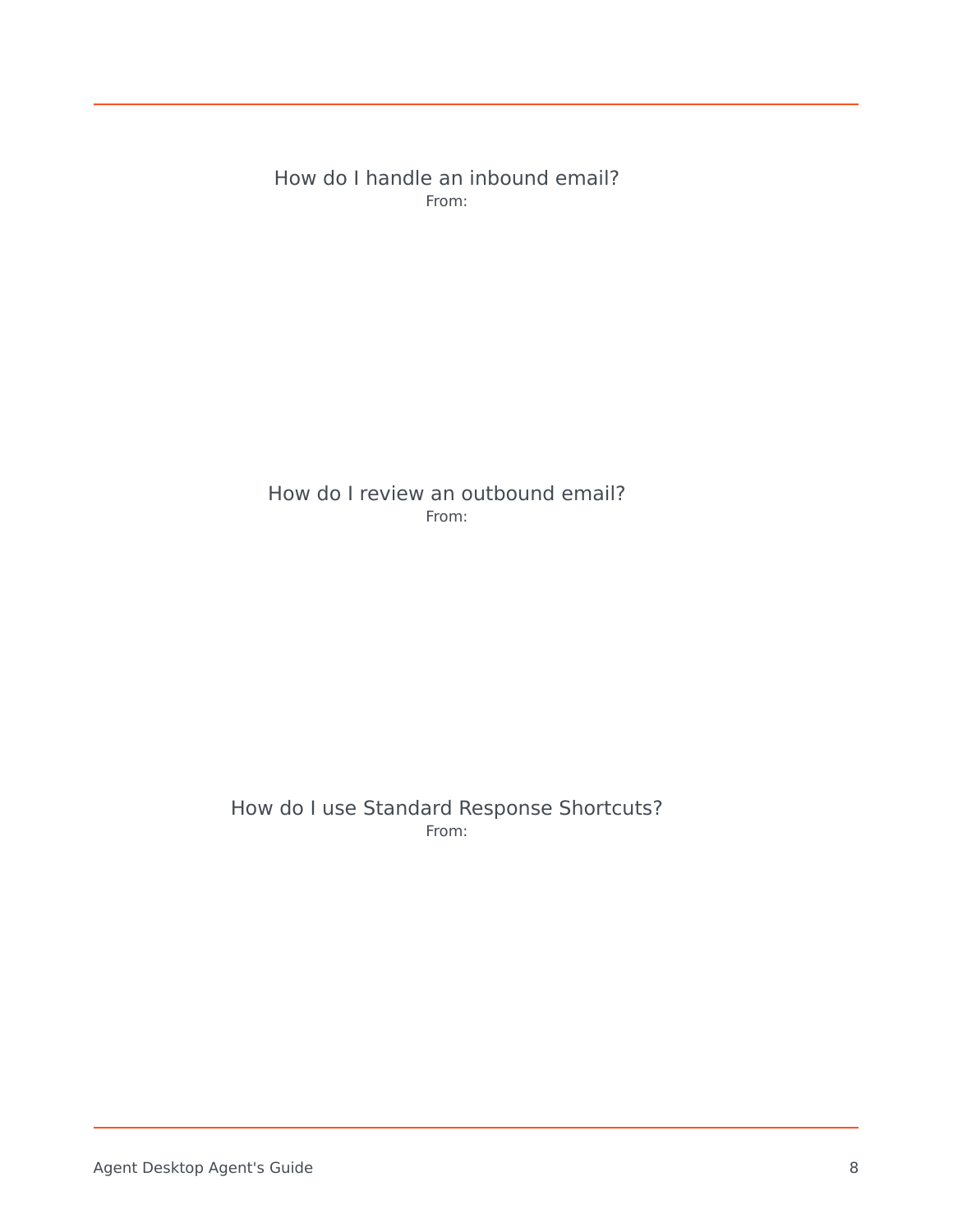How does email quality assurance work? From:

How to change your ready/not ready status From:

#### How to find a contact in Team Communicator From: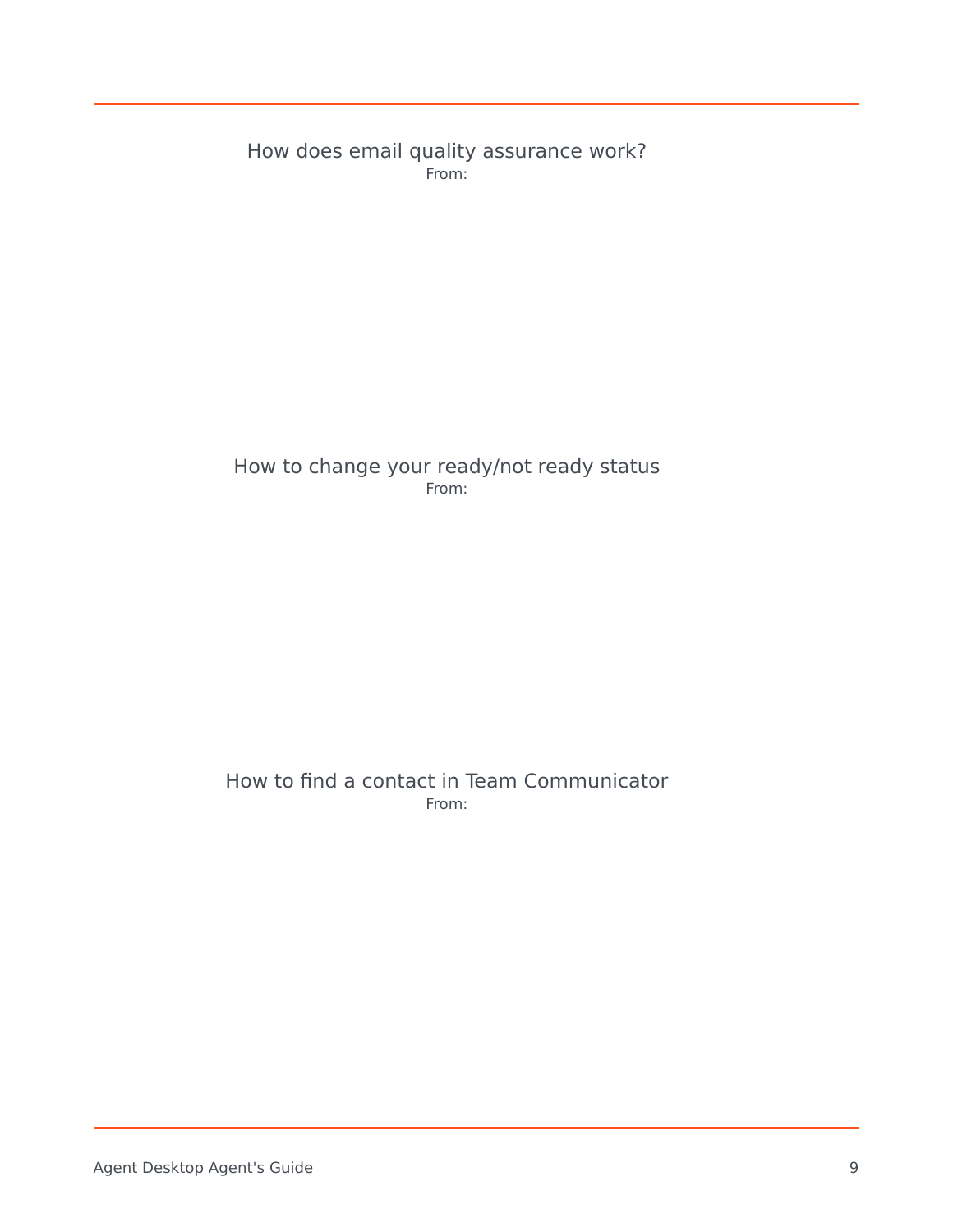How to handle a system disconnection From:

How to make a conference call From:

How to make a consultation call From: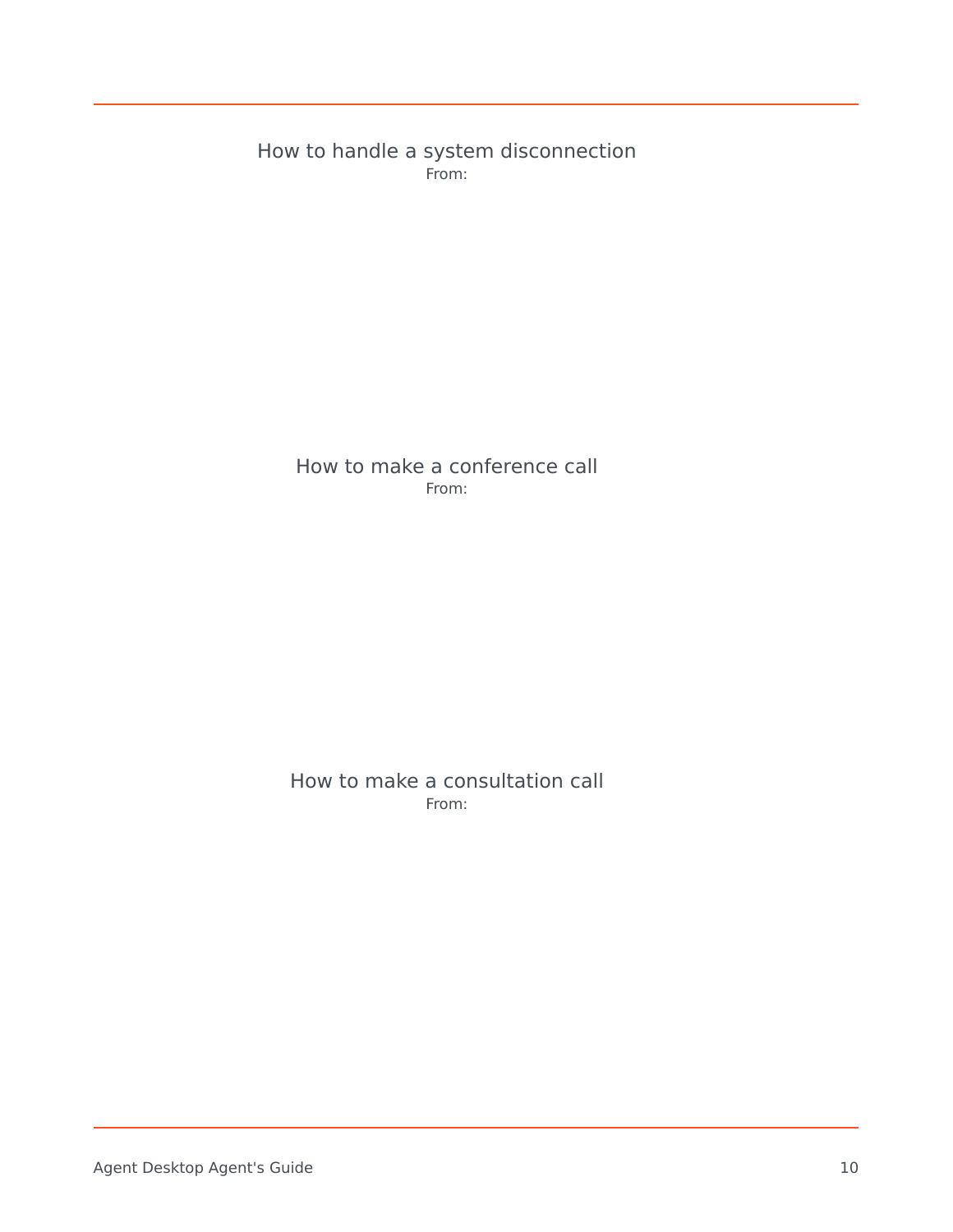How to make a new call From:

How to send a new email interaction From:

How to switch to Floating mode From: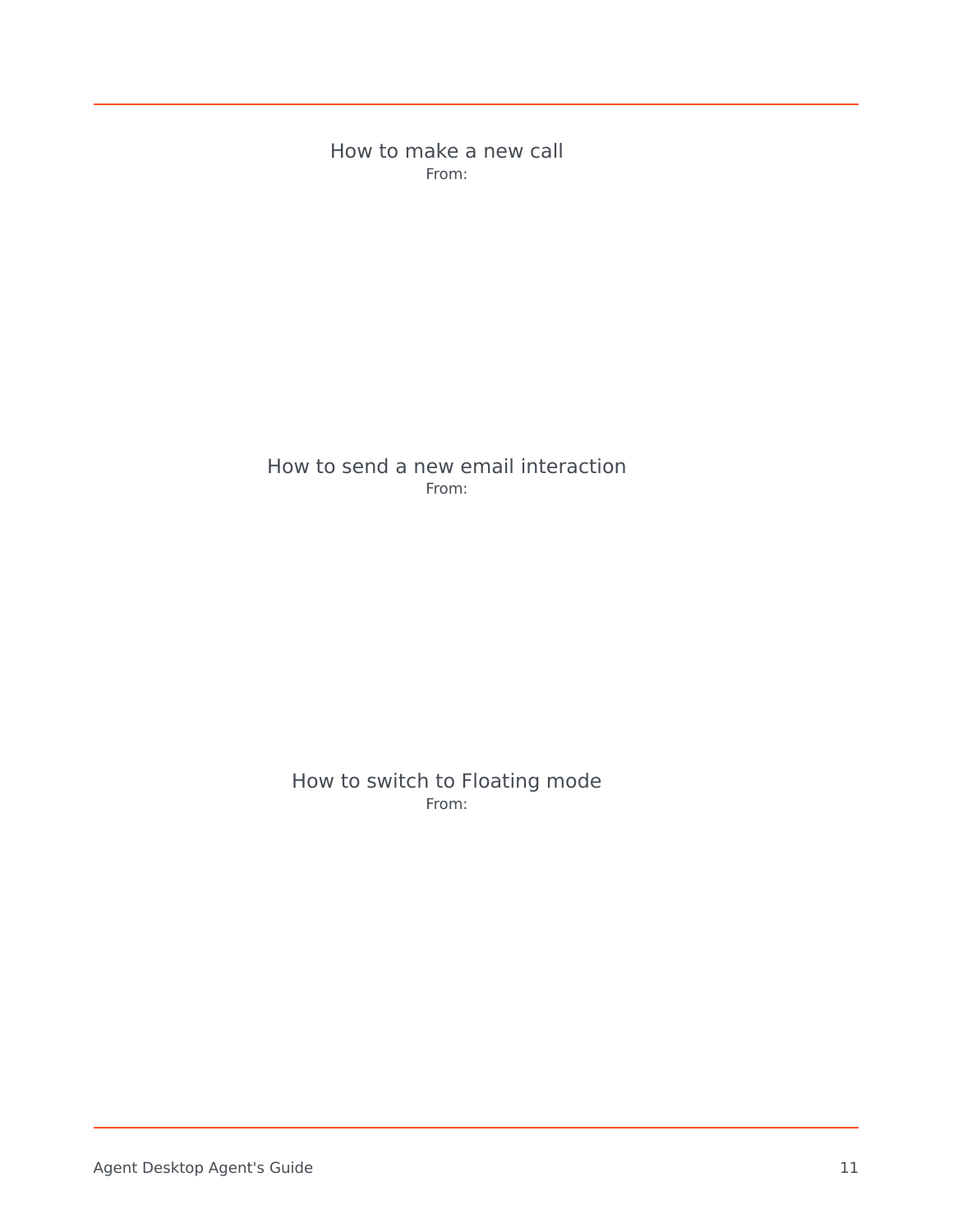How to switch to Pinned mode From:

> How to transfer a call From:

How to transfer a call to an agent group From: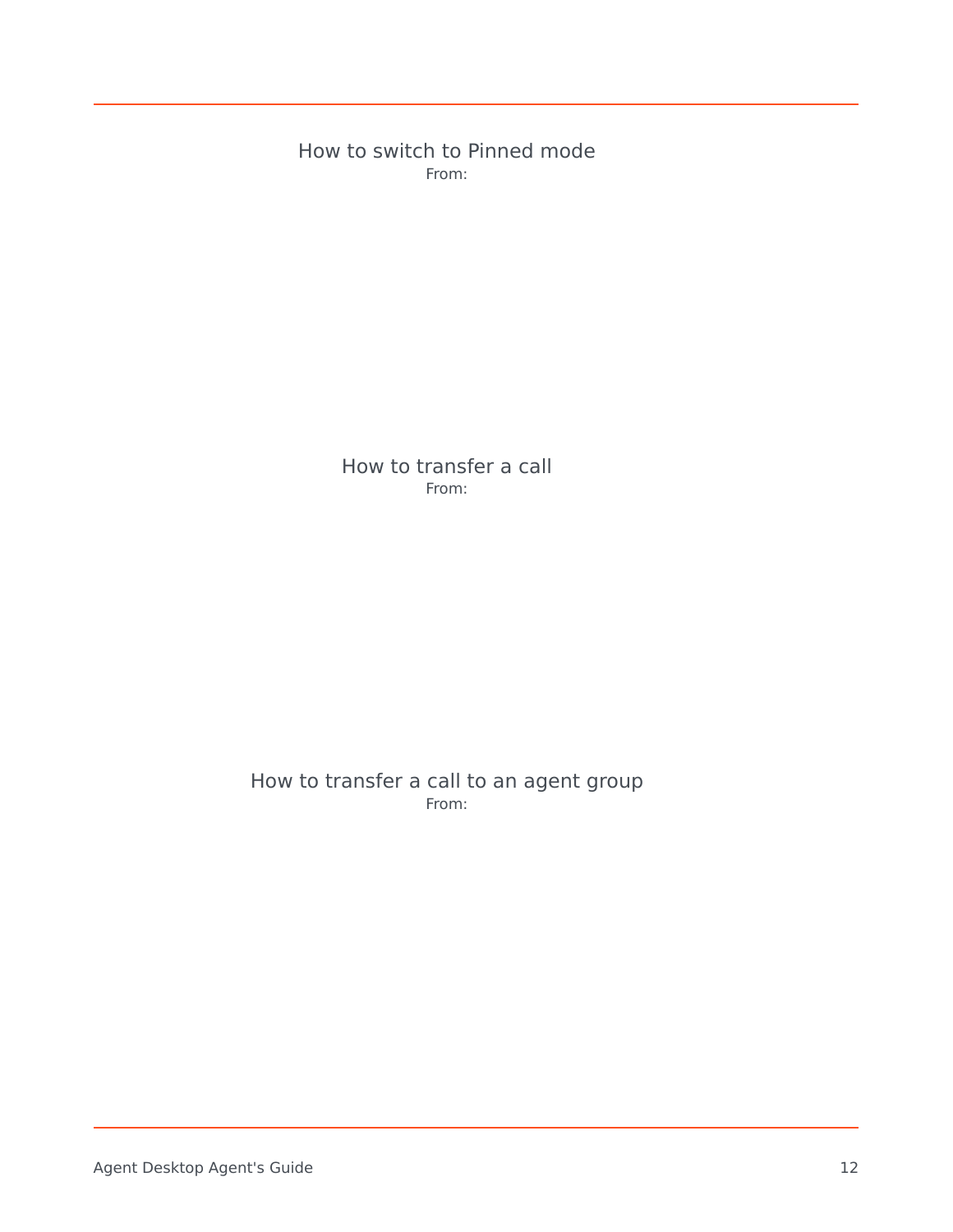How to use My Team Workbins From:

> How to use interim send From:

#### How to use the chat interaction Communication tab From: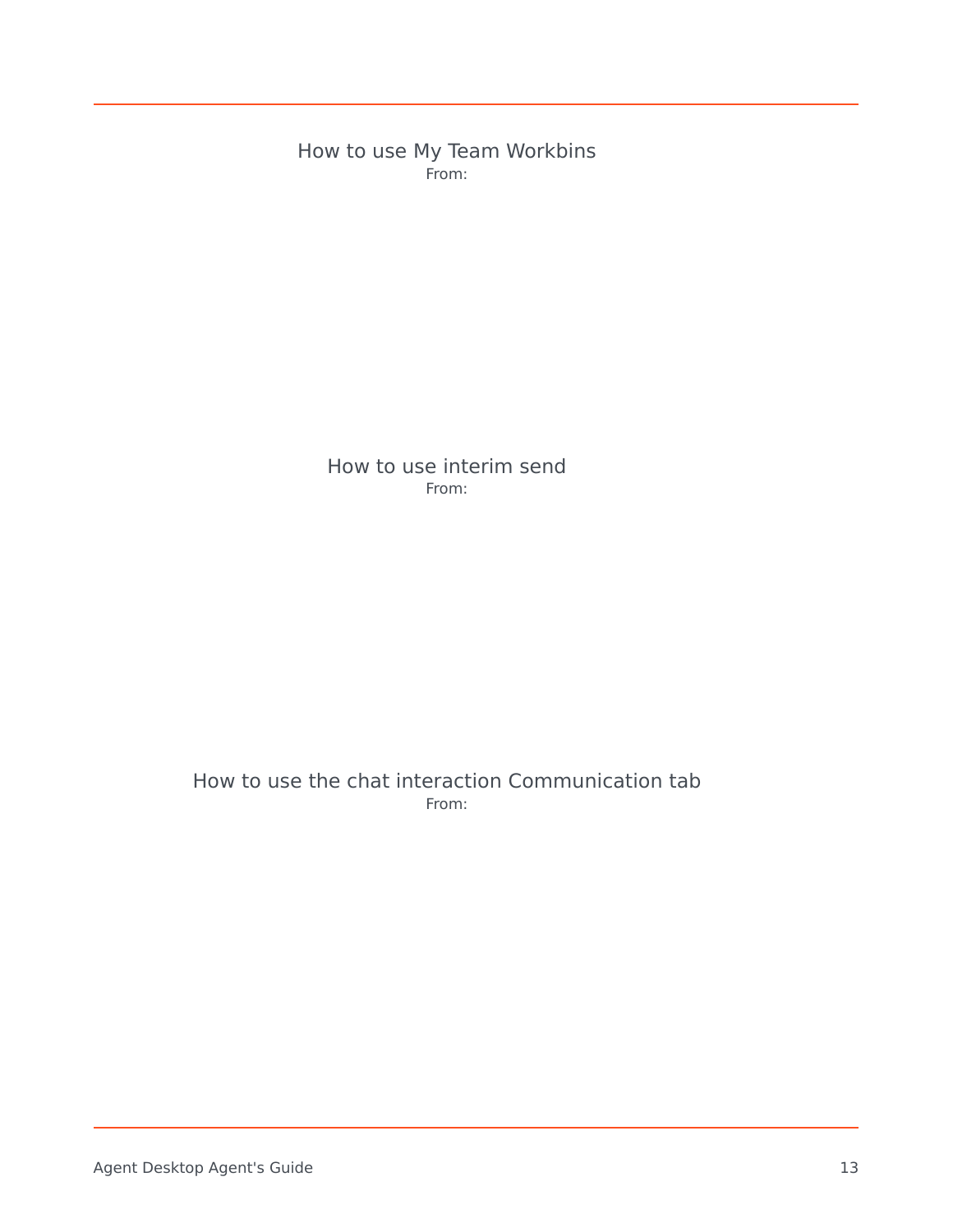Inbound email attachments From:

#### Interaction Toolbar Handle Multiple Interactions From:

Main view From: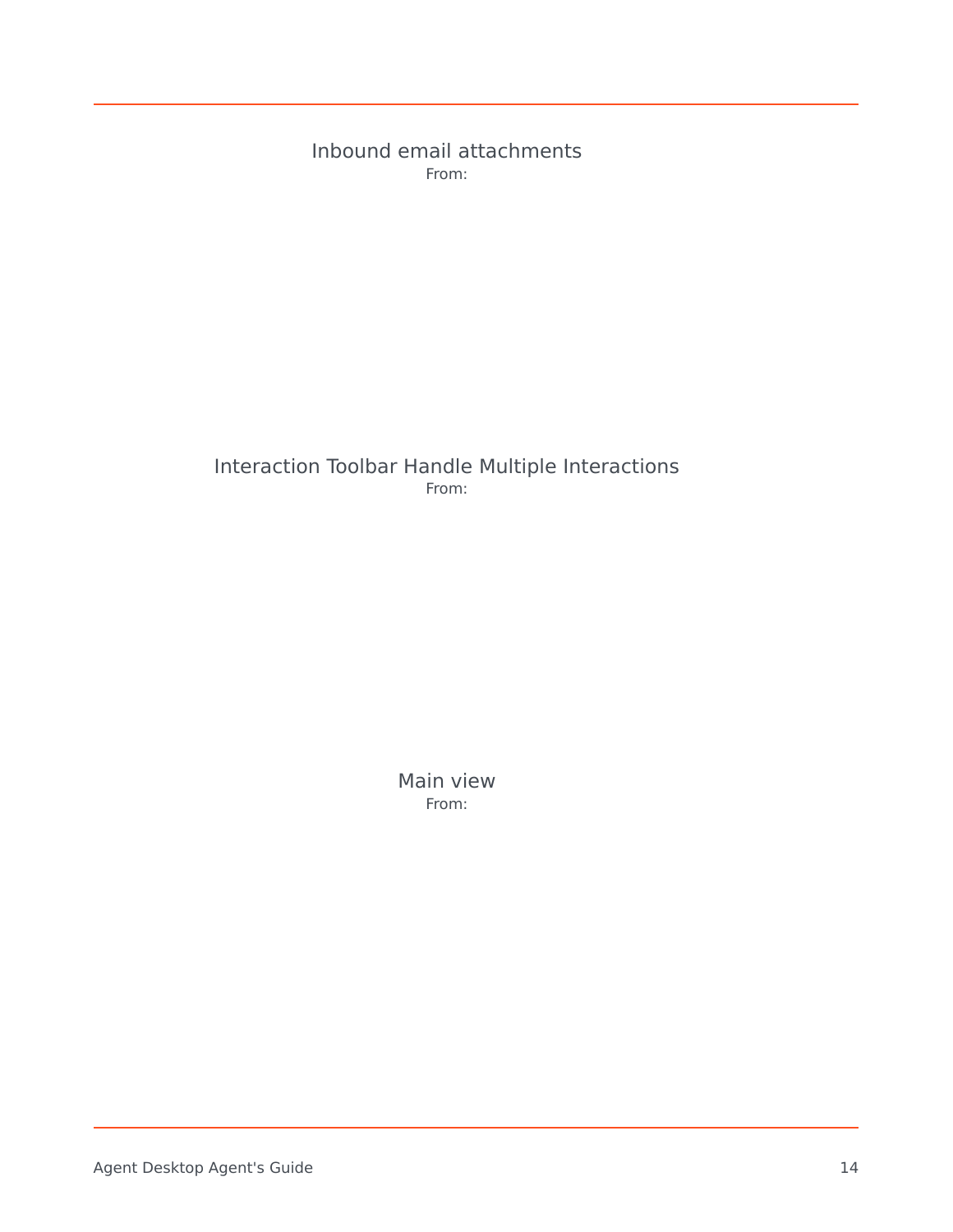Manual record retrieval (Preview) From:

#### Manual versus automatic contact assignment From:

#### Outbound Campaign Overview From: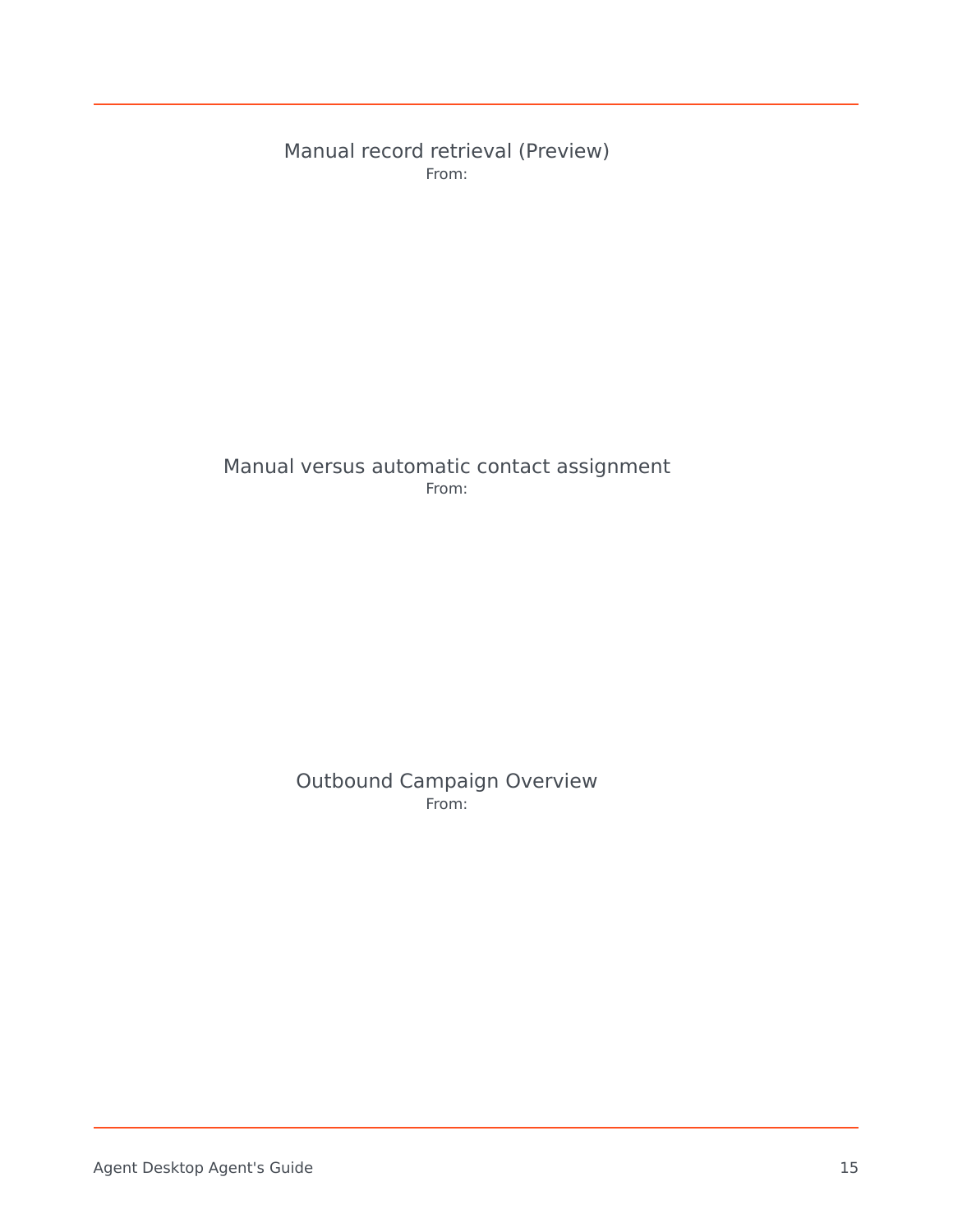Overview of the Contact Directory From:

#### Pushing weblinks (URLs) to your contacts From:

#### Semi-automatic record retrieval (Direct Push-Preview) From: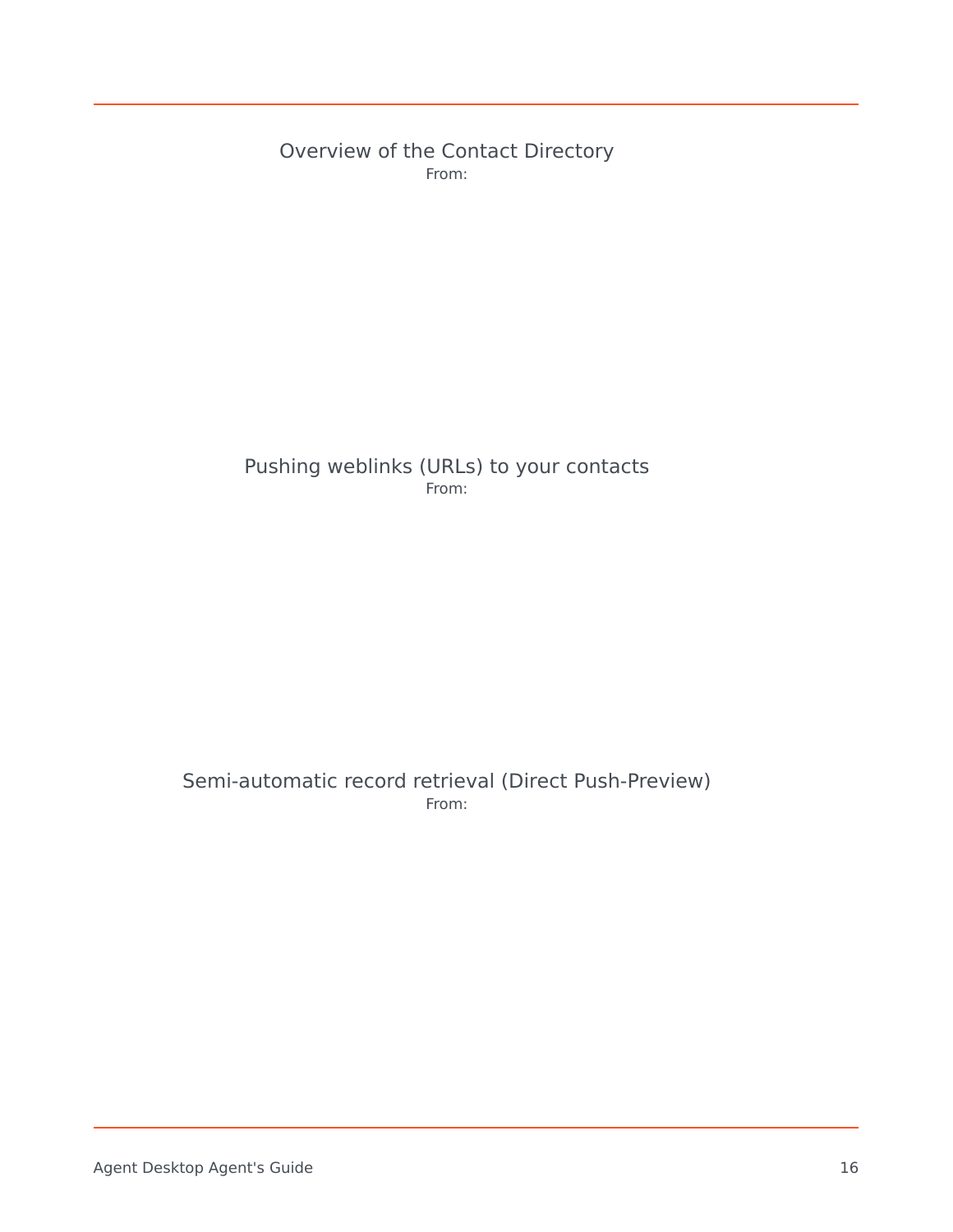Semi-automatic record retrieval (Push-preview) From:

> Team Communicator From:

> > The email editor From: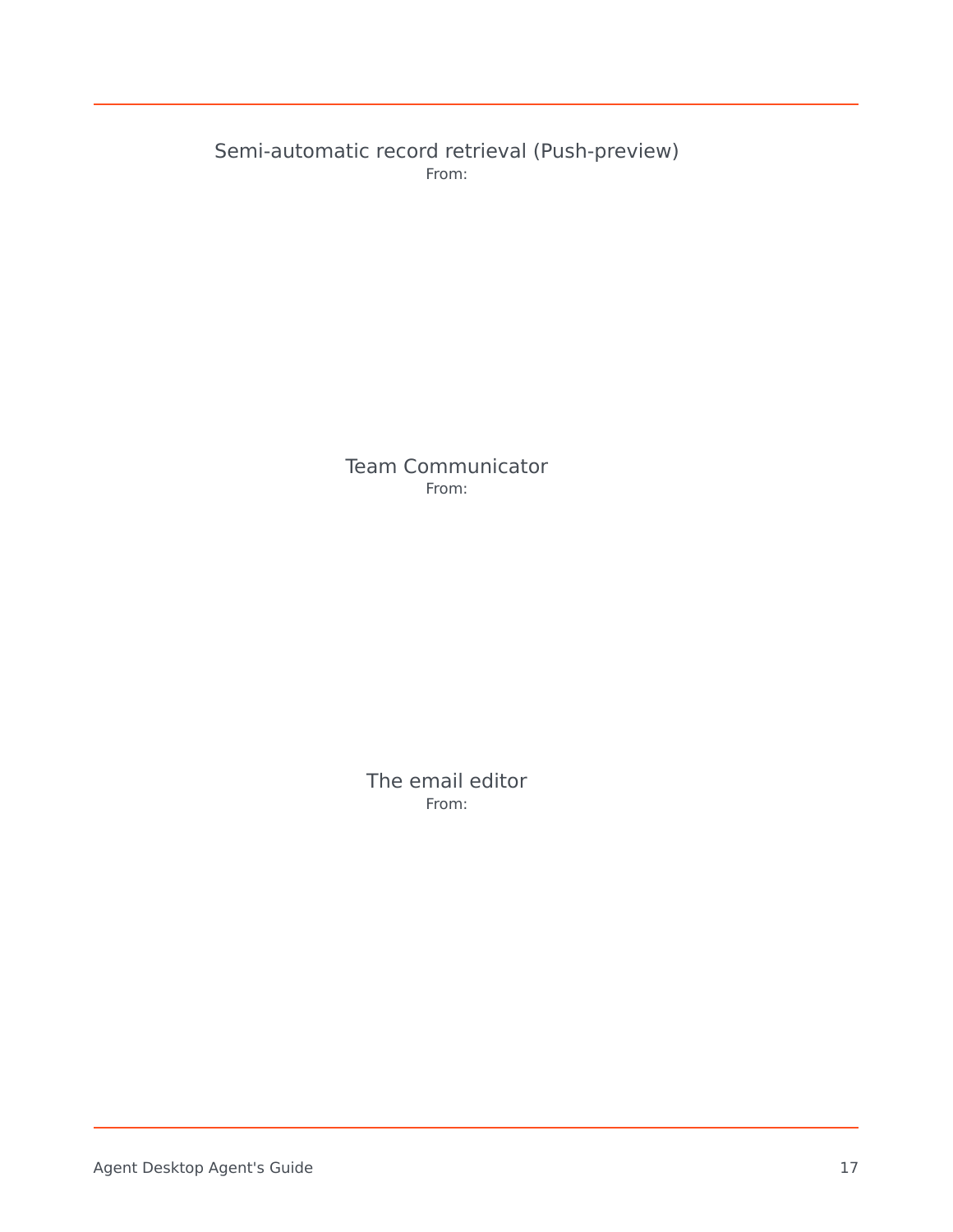Twitter Direct Message From:

#### What if I try to add a contact that already exists in the database? From:

What if I try to create a contact that already exists in the database? From: